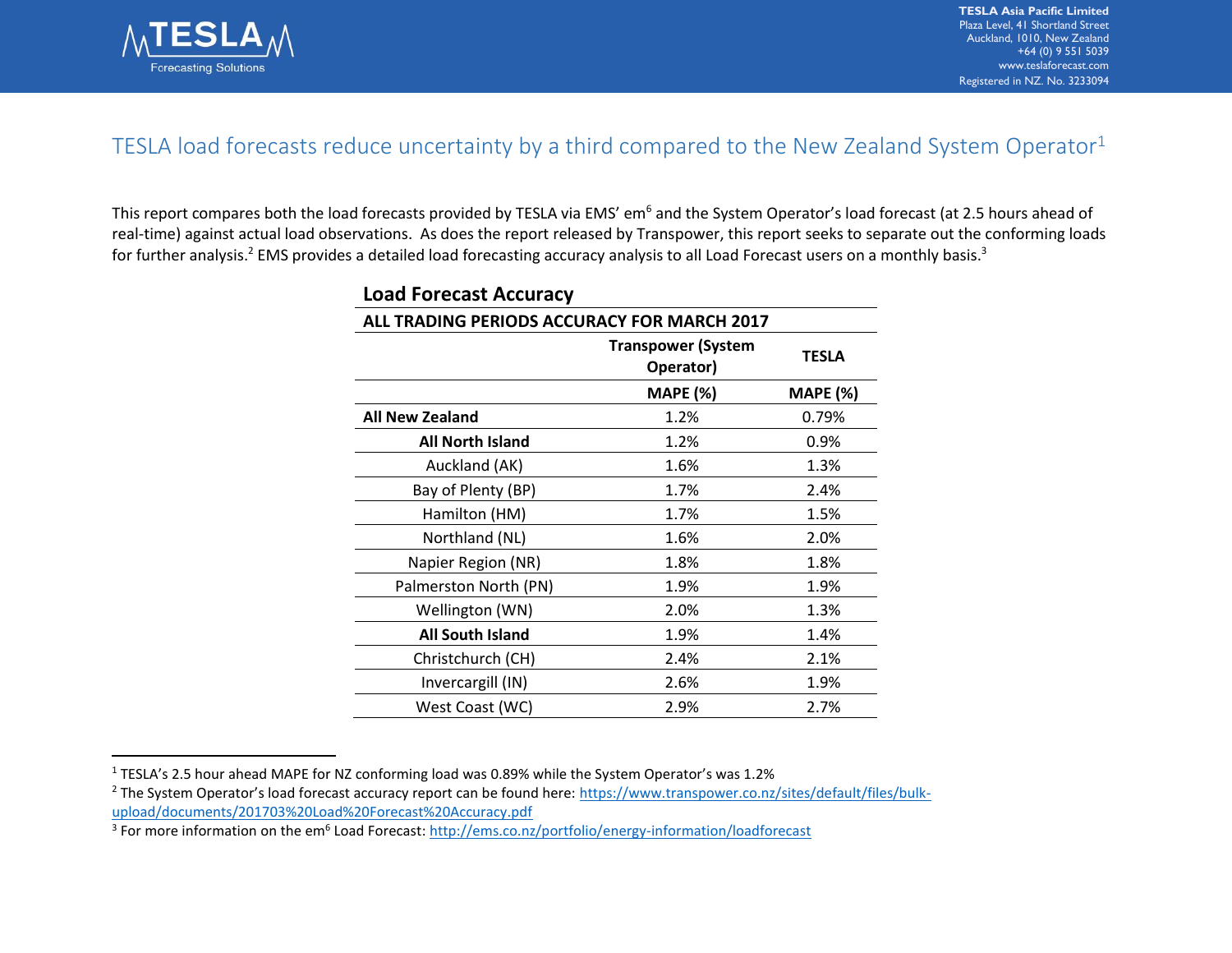



This report confirms that the TESLA load forecasts via em<sup>6</sup> significantly outperform the load forecasts published by the System Operator. As the above charts show, the outperformance of the conforming load forecasts applies to both North and South Islands.

Note that there was a fault at the Paeroa observation station, resulting in missing weather observations from  $17 - 28$  February 2017. Since the TESLA model's coefficients solve against weather going back over the previous month, seasonally normalized weather was used in place of the missing observed values – resulting in higher error in the Bay of Plenty forecast.

There is potential for further improvement if demand response data become available to the public domain. Although the TESLA model currently uses data mining to learn when demand response events may occur, there is room for improvement if demand response data become an input to the model.